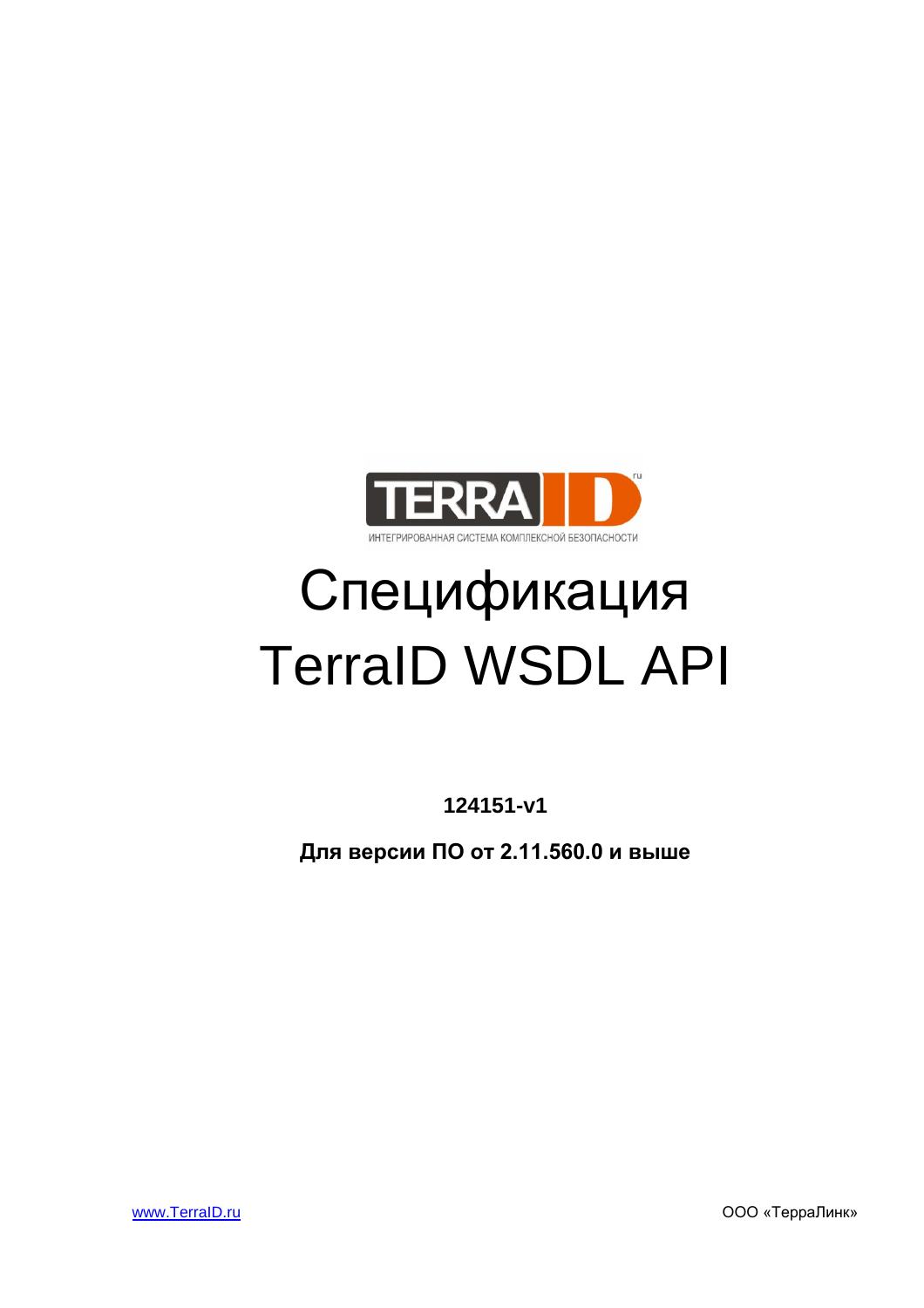

ООО «ТерраЛинк»

| 09 сентября 2013 | © 2009 - 2013 ТерраЛинк. Все права защищены | Страница 1 из 17 |
|------------------|---------------------------------------------|------------------|
|                  |                                             |                  |

| ОГЛАВЛЕНИЕ 1. Назначение данного документа Ошибка! Закладка не определена. |  |
|----------------------------------------------------------------------------|--|
|                                                                            |  |
|                                                                            |  |
|                                                                            |  |
|                                                                            |  |
|                                                                            |  |
|                                                                            |  |
|                                                                            |  |
|                                                                            |  |
|                                                                            |  |
|                                                                            |  |
|                                                                            |  |
|                                                                            |  |

### 1. Назначение данного документа

Данный документ описывает TerraID WSDL API, его назначение и примеры применения.

## <span id="page-1-0"></span>2. Адрес службы

Адрес, по которому по умолчанию доступен TerraID WSDL API:

http://{Сервер TerraID}:8080/SID/ApiService.svc

#### www.TerralD.ru

02 сентября 2013 © 2009 - 2013 ТерраЛинк. Все права защищены Страница 2 из 20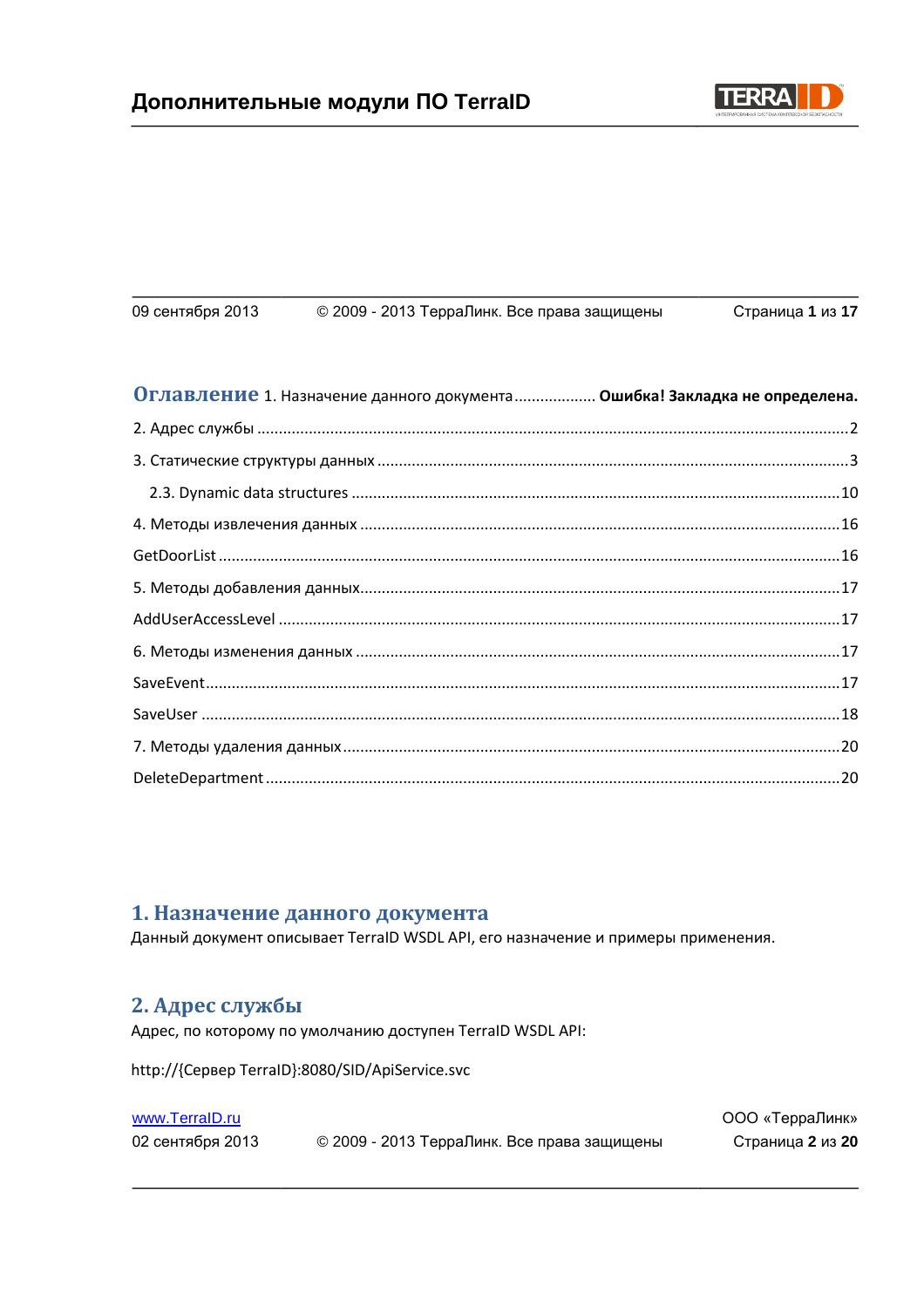

Сервер TerraID - имя компьютера (напр., "TIDSERVER"), на котором запущена службв TerraID Controller Communication service (служба коммуникации между контроллерами и сервером).

## <span id="page-2-0"></span>**3. Статические структуры данных**

| Values of AddUserIdentificationResponse.Result enumerator |                                   |                                                                                                 |  |
|-----------------------------------------------------------|-----------------------------------|-------------------------------------------------------------------------------------------------|--|
| Code                                                      | <b>Description</b><br><b>Name</b> |                                                                                                 |  |
| $\Omega$                                                  | <b>Success</b>                    | User identification (card and/or PIN and/or biometric template) has<br>been added successfully. |  |
|                                                           | CardInUse                         | The card you were trying to add is already active in the system.                                |  |
| 23                                                        | PinInUse                          | The PIN you were trying to add is already active in the system.                                 |  |
|                                                           | CardCodeEmpty                     | The card HEX code was not set (Card number and facility code were not<br>entered).              |  |

| <b>Values of BatteryState enumerator</b> |                |                                                             |
|------------------------------------------|----------------|-------------------------------------------------------------|
| Code                                     | <b>Name</b>    | <b>Description</b>                                          |
|                                          | Unknown        | The battery is in unknown state (due to an error).          |
| 23                                       | Normal         | The battery is charged.                                     |
| 4                                        | <b>InUse</b>   | The battery is in use by controller (AC power may be down). |
|                                          | <b>Failing</b> | The battery is running low.                                 |

| <b>Values of ControllerMode enumerator</b> |               |                                                                      |
|--------------------------------------------|---------------|----------------------------------------------------------------------|
| Code                                       | <b>Name</b>   | <b>Description</b>                                                   |
|                                            | CardInCardOut | Must use a card for entry and exit.                                  |
|                                            | CardInFreeOut | Must use a card only for entry (one-way door or REX button is used). |

| <b>Values of ControllerState enumerator</b> |             |  |                                                                        |                  |
|---------------------------------------------|-------------|--|------------------------------------------------------------------------|------------------|
| Code                                        | <b>Name</b> |  | <b>Description</b>                                                     |                  |
| 0                                           | All         |  | Used to list all existing controllers in the system.                   |                  |
| 12                                          | Offline     |  | Used to list only controllers which are not connected to the system.   |                  |
|                                             | Online      |  | Used to list only those controllers which are connected to the system. |                  |
| www.TerralD.ru                              |             |  |                                                                        | ООО «ТерраЛинк»  |
| 02 сентября 2013                            |             |  | © 2009 - 2013 ТерраЛинк. Все права защищены                            | Страница 3 из 20 |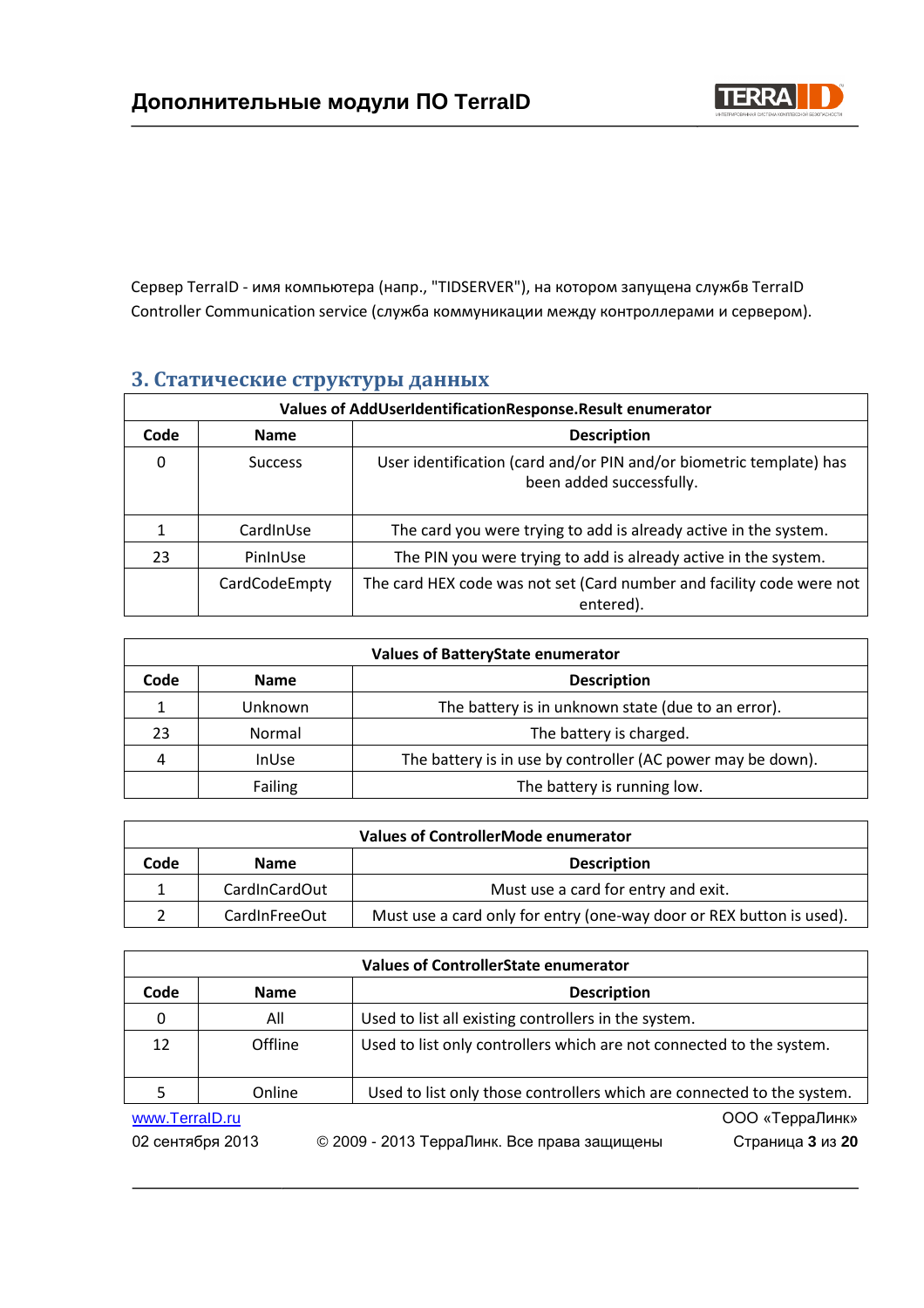

|  | Tampered | Used to list only those controllers which are reporting tamper input<br>alarm. |
|--|----------|--------------------------------------------------------------------------------|
|--|----------|--------------------------------------------------------------------------------|

| <b>Values of ControllerType enumerator</b> |                                   |                                           |  |
|--------------------------------------------|-----------------------------------|-------------------------------------------|--|
| Code                                       | <b>Description</b><br><b>Name</b> |                                           |  |
| 1                                          | VertX_V2000                       | HID VertX V2000 IP controller.            |  |
| 23                                         | Edge $400$                        | HID Edge 400 IP single reader controller. |  |
| 45                                         | <b>BioEntryPlus</b>               | Suprema BioEntry Plus controller. Suprema |  |
| 67                                         | <b>BioLiteNET</b>                 | BioLite NET controller.                   |  |
| 89                                         | VertX V1000                       | HID VertX V1000 IP master controller.     |  |
|                                            | <b>BioStation</b>                 | Suprema BioStation controller.            |  |
|                                            | EP1502                            | Mercury EP1502 IP master controller.      |  |
|                                            | <b>XPass</b>                      | Suprema XPass IP reader.                  |  |
|                                            | EP1501                            | Mercury EP1501 IP controller.             |  |

|                                           | V ilues of ControllerUploadState enumerator |                                                                                                                      |  |  |
|-------------------------------------------|---------------------------------------------|----------------------------------------------------------------------------------------------------------------------|--|--|
| <b>Description</b><br>Code<br><b>Name</b> |                                             |                                                                                                                      |  |  |
| 0                                         | All                                         | All controllers independent from the upload state.                                                                   |  |  |
| 12                                        | Completed                                   | All upload operations were completed successfully                                                                    |  |  |
| 34                                        | Uploading                                   | Upload operations are still taking place.                                                                            |  |  |
|                                           | Retrying                                    | Upload operations are being repeated because of failures.                                                            |  |  |
|                                           | Corrupt                                     | Upload operations were not successful at least 5 times in a row. The<br>system will not retry loading configuration. |  |  |

| <b>Values of DaysEnums enumerator</b> |             |                    |  |
|---------------------------------------|-------------|--------------------|--|
| Code                                  | <b>Name</b> | <b>Description</b> |  |
|                                       |             |                    |  |
| 17                                    | Sunday      |                    |  |

02 сентября 2013 © 2009 - 2013 ТерраЛинк. Все права защищены Страница **4** из **20**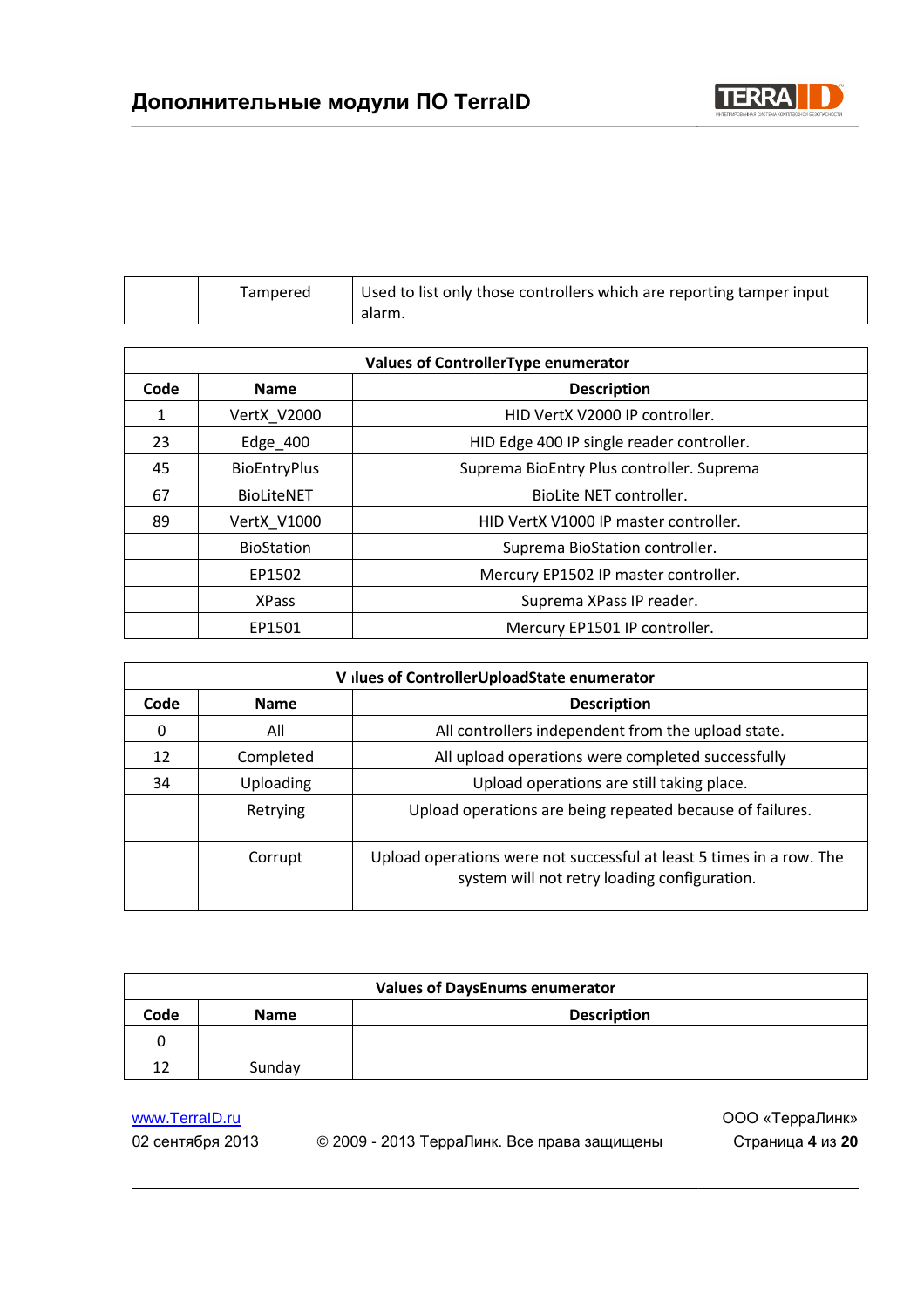

| 34 | Monday Tuesday   |  |
|----|------------------|--|
| 56 | Wednesday        |  |
| 78 | Thursday         |  |
|    | Friday           |  |
|    | Saturday         |  |
|    | NationalHolidays |  |
|    | OtherHolidays    |  |

| <b>Values of DeviceType enumerator</b> |                |                                            |
|----------------------------------------|----------------|--------------------------------------------|
| Code                                   | <b>Name</b>    | Description                                |
| 1                                      | MotionDetector | An input alarm.                            |
|                                        | Siren          | An output device.                          |
| <b>Values of Direction enumerator</b>  |                |                                            |
| Code                                   | <b>Name</b>    | <b>Description</b>                         |
| $\Omega$                               | Exit           | Used to define an exit reader for a door.  |
|                                        | Entry          | Used to define an entry reader for a door. |

| <b>Values of EventCategory enumerator</b> |               |                                                  |
|-------------------------------------------|---------------|--------------------------------------------------|
| Code                                      | <b>Name</b>   | <b>Description</b>                               |
| $\Omega$                                  | Access        | Used for all access related events.              |
| 12                                        | Alarm         | Used for all alarm related events.               |
| 34                                        | Trouble       | Used for all device fault states related events. |
|                                           | Communication | Used for all communication related events.       |
|                                           | Control       | Used for all operator action related events.     |

| <b>Values of EventReason enumerator</b> |             |  |                                             |                                     |
|-----------------------------------------|-------------|--|---------------------------------------------|-------------------------------------|
| Code                                    | <b>Name</b> |  | <b>Description</b>                          |                                     |
| www.TerralD.ru<br>02 сентября 2013      |             |  | © 2009 - 2013 ТерраЛинк. Все права защищены | ООО «ТерраЛинк»<br>Страница 5 из 20 |

J.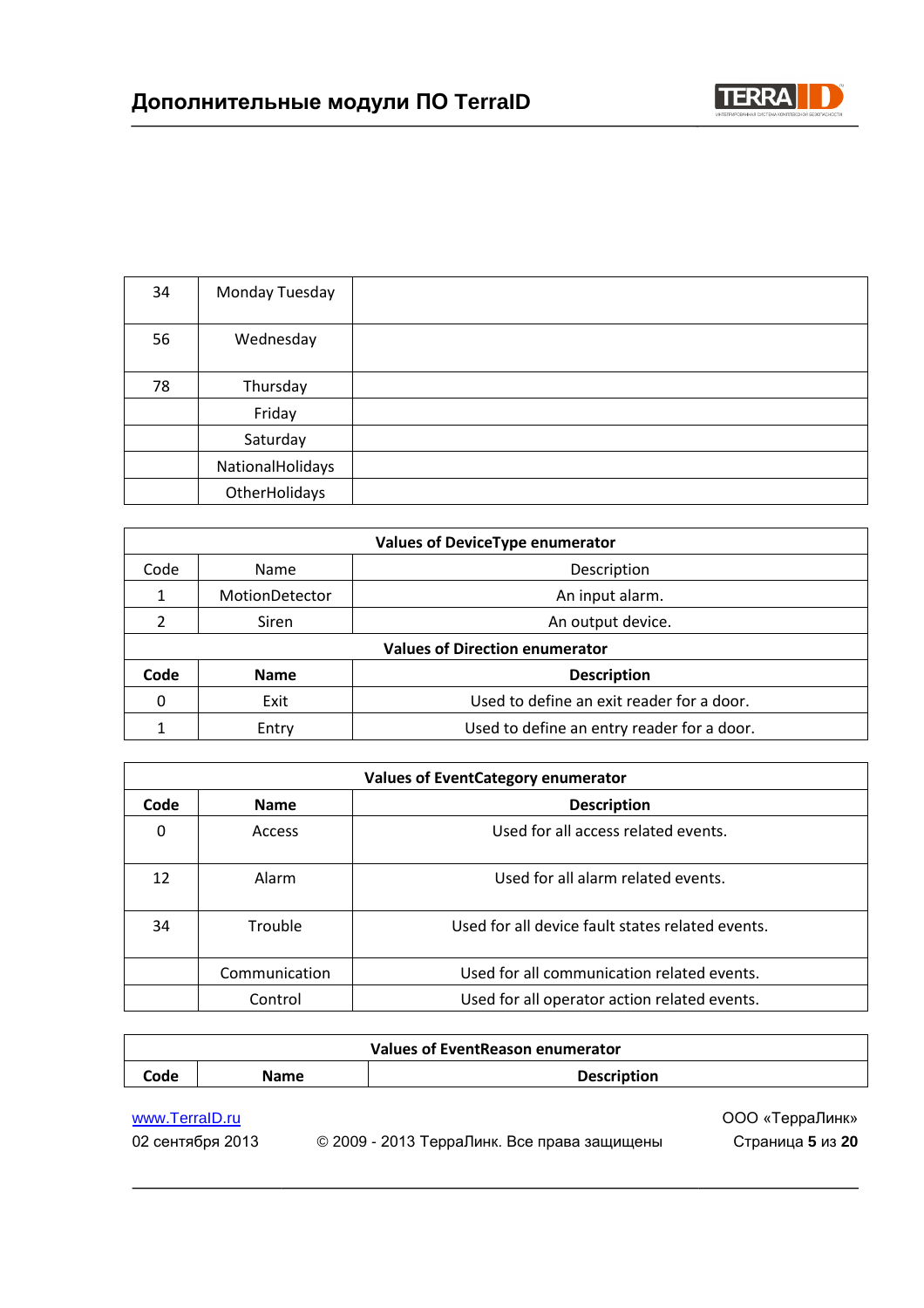

| $\Omega$ | NoReason                    | Used for events, that have no additional information.                   |
|----------|-----------------------------|-------------------------------------------------------------------------|
| 12       | UserIdentified              | User was identified.                                                    |
| 34       | <b>NoAccess</b>             | User was identified, but has no permissions to enter a particular door. |
| 56       | NotInSchedule               | User is not allowed to enter based on schedule.                         |
| 78       | UserNotFound                | User was not found in the controller database.                          |
| 9        | CardNotActive               | Card is currently not active.                                           |
| 10       | CardDeleted                 | Card was deleted from the database.                                     |
| 12       | <b>InvalidPin</b>           | PIN number was not recognized.                                          |
|          | InvalidAuthMode             | Unsupported authentication mode.                                        |
|          | <b>UserIdentifiedDuress</b> | User was identified and duress alarm raised.                            |
|          | AntiPassbackViolation       | User violated anti-passback rules                                       |
|          | AutomaticNotification       | System generated notification.                                          |

| <b>Values of EventState enumerator</b> |              |                                                                                                                   |
|----------------------------------------|--------------|-------------------------------------------------------------------------------------------------------------------|
| Code                                   | <b>Name</b>  | <b>Description</b>                                                                                                |
| 0                                      | None         | Indicates that this event does not need to be confirmed or closed.                                                |
| 12                                     | <b>New</b>   | Indicates that this event is new and it was not acknowledged by an<br>operator.                                   |
| 34                                     | Acknowledged | Indicates that this event was acknowledged but not closed by an<br>operator.                                      |
|                                        | Closed       | Indicates that this event has been closed by an operator.                                                         |
|                                        | AutoClosed   | Indicates that this event was not closed by an operator, so after preset<br>time TerraID closed it automatically. |

| <b>Values of EventType enumerator</b> |               |                             |  |
|---------------------------------------|---------------|-----------------------------|--|
| Code                                  | <b>Name</b>   | <b>Description</b>          |  |
|                                       | AccessGranted | Access to user was granted. |  |
| 23                                    | AccessDenied  | Access to user was denied.  |  |

02 сентября 2013 © 2009 - 2013 ТерраЛинк. Все права защищены Страница **6** из **20**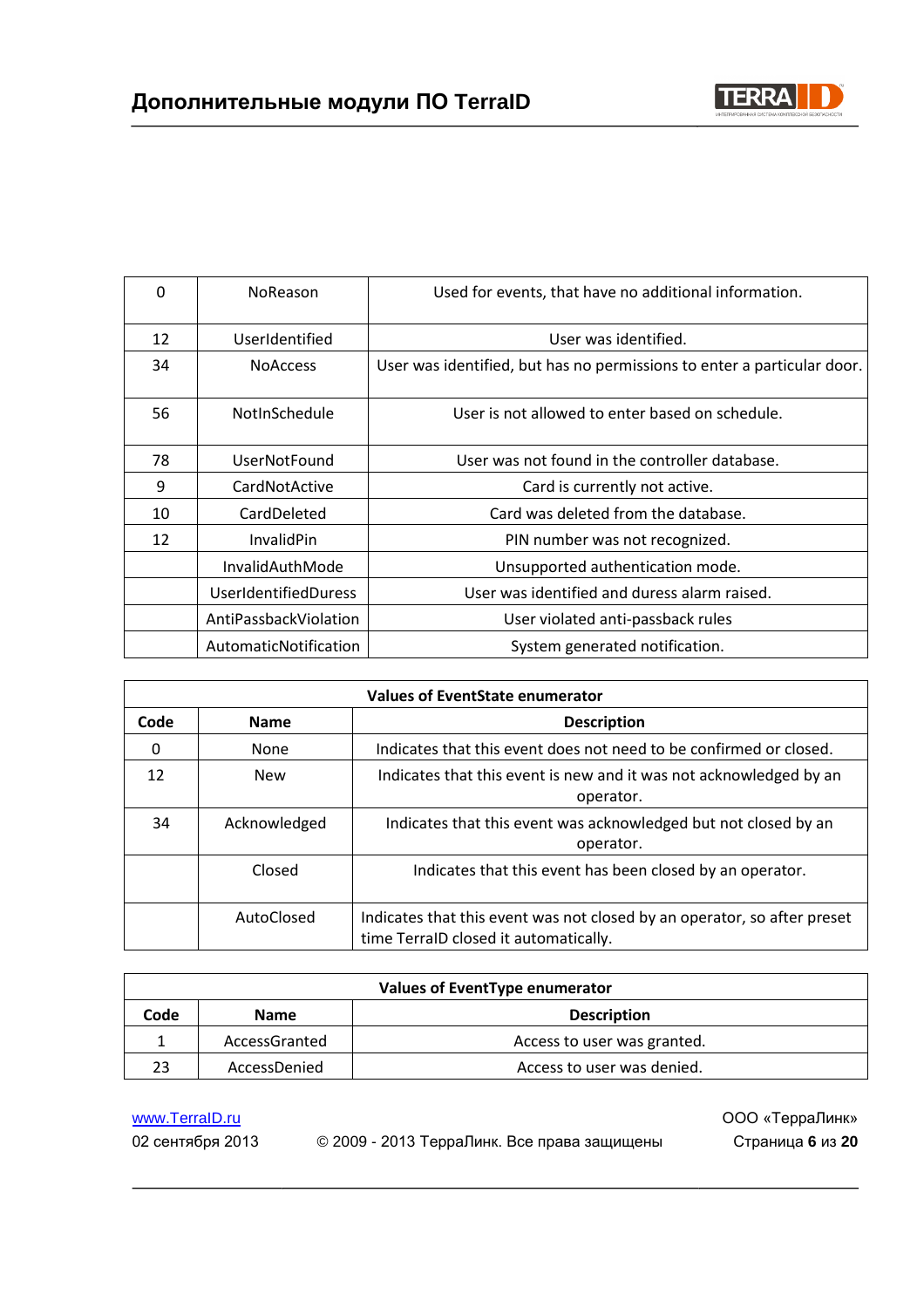

| 45 | <b>DoorOpened</b> | The door was opened.                                                         |
|----|-------------------|------------------------------------------------------------------------------|
| 6  | <b>DoorClosed</b> | The door was closed.                                                         |
|    | DoorHeldOpen      | The door was left open longer than specified in Held open time setting.      |
| 8  | DoorForcedOpen    | The the door was opened without a valid access event or operator<br>command. |
|    | <b>TamperedOn</b> | Controller's enclosure was opened.                                           |
|    | TamperedOff       | Controller's enclosure was closed.                                           |

| <b>Values of EventType enumerator</b> |                           |                                                                            |  |
|---------------------------------------|---------------------------|----------------------------------------------------------------------------|--|
| Code                                  | <b>Name</b>               | <b>Description</b>                                                         |  |
| 9                                     | AcFailure                 | AC power failed.                                                           |  |
| 10                                    | AcNormal                  | AC power was restored.                                                     |  |
| 11                                    | BatteryFailure            | Battery below critical level or disconnected.                              |  |
| 12                                    | BatteryNormal             | Battery is working properly. Exit button pressed.                          |  |
| 13                                    | <b>ExitButtonPressed</b>  | Exit button released.                                                      |  |
| 14                                    | ExitButtonReleased        | Connection to the controller was restored.                                 |  |
| 15                                    | ControllerOnline          | No connection to the controller could be made.                             |  |
| 16                                    | ControllerOffline         | Controller service failed to upload user information to the<br>controller. |  |
| 17                                    | FailedToUploadUser        | Card information was not converted to binary format (HID<br>specific)      |  |
| 18                                    | FailedToConvertCardInfo   | Reader information was not converted to binary format (HID<br>specific)    |  |
| 19                                    | FailedToConvertReader     | Controller database is full. Controller is locked.                         |  |
| 20                                    | ControllerFull            | Controller is unlocked.                                                    |  |
| 21                                    | ControllerLocked          | System was unable to load configuration to this controller.                |  |
| 22                                    | ControllerUnlocked        | Input in alarm state.                                                      |  |
| 23                                    | UnableToLoadConfiguration | Input in normal state.                                                     |  |
| 24                                    | InputOn                   | Access was granted and duress alarm raised.                                |  |
| 25                                    | InputOff                  | Door forced open alarm was cleared. Door was                               |  |
| 26                                    | AccessGrantedDuress       | locked by operator.                                                        |  |
| 27                                    | ClearForcedAlarm          | Door was unlocked by operator.                                             |  |

www.TerraID.ru **www.TerraID.ru** 2000 www.TerraID.ru 2000 www.TerraID.ru 2000 www.TerraID.ru 02 сентября 2013 © 2009 - 2013 ТерраЛинк. Все права защищены Страница **7** из **20**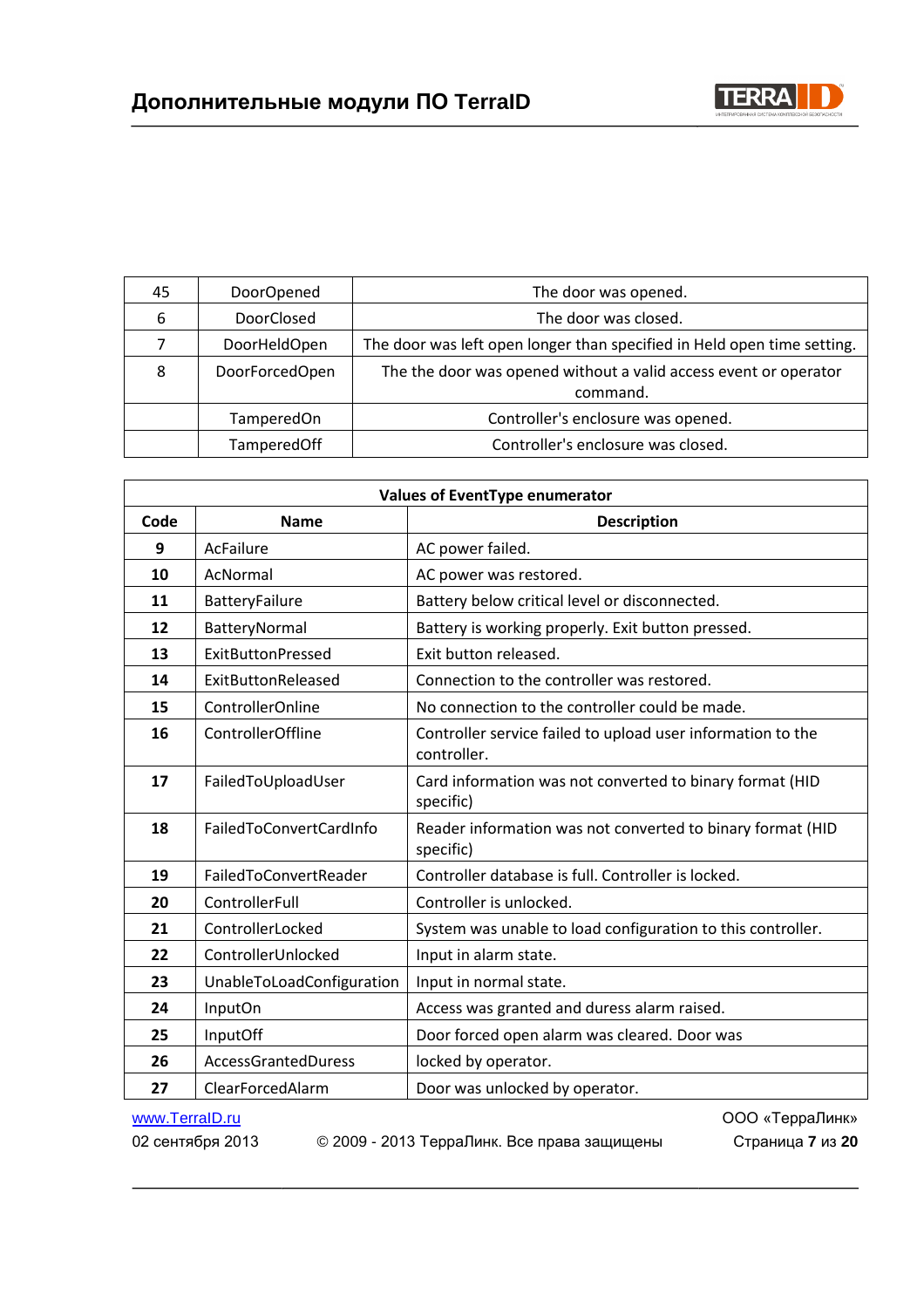

| 28 | ReaderLocked          | Access was granted by the operator.                                |
|----|-----------------------|--------------------------------------------------------------------|
| 29 | ReaderUnlocked        | SMS notification was sent.                                         |
| 30 | <b>GrantAccess</b>    | SMS notification was not sent.                                     |
| 31 | SmsSent               | Operator control command failed.                                   |
| 32 | SmsFailed             | Controller was turned on.                                          |
| 33 | OperatorCommandFailed | Network cable disconnected from controller.                        |
| 34 | ControllerPowerUp     | Network cable was connected to controller.                         |
| 35 | <b>NetworkOffline</b> | Door forced-open alarm was cleared by an operator.                 |
| 36 | <b>NetworkOnline</b>  | Reader was returned from locked to its normal operation mode.      |
| 37 | DoorForcedOpenCleared | Reader was returned from unlocked to its normal operation<br>mode. |
| 38 | ReaderLockedCleared   | Output was activated.                                              |
| 39 | ReaderUnlockedCleared | Output was deactivated.                                            |
| 40 | OutputOn              | Violation of anti-passback rules.                                  |
| 41 | OutputOff             |                                                                    |
| 42 | AntiPassbackViolation |                                                                    |

| Values of OutputState enumerator |             |                       |
|----------------------------------|-------------|-----------------------|
| Code                             | <b>Name</b> | <b>Description</b>    |
|                                  | Off         | Output is deactivated |
|                                  | Dп          | Output is activated.  |

| <b>Values of ReaderMode enumerator</b> |                        |                                                                            |
|----------------------------------------|------------------------|----------------------------------------------------------------------------|
| Code                                   | <b>Name</b>            | <b>Description</b>                                                         |
| 1                                      | CardOnly               | User must present his card to gain access.                                 |
| 23                                     | CardOrPin              | User must either present his card or enter his PIN code to gain<br>access. |
| 45                                     | CardAndPin             | User must present his card and enter his PIN code to gain<br>access.       |
| 67                                     | PinOnly                | User must enter his PIN code to gain access.                               |
| 89                                     | <b>FingerprintOnly</b> | User must show his fingerprint to gain access.                             |

02 сентября 2013 © 2009 - 2013 ТерраЛинк. Все права защищены Страница **8** из **20**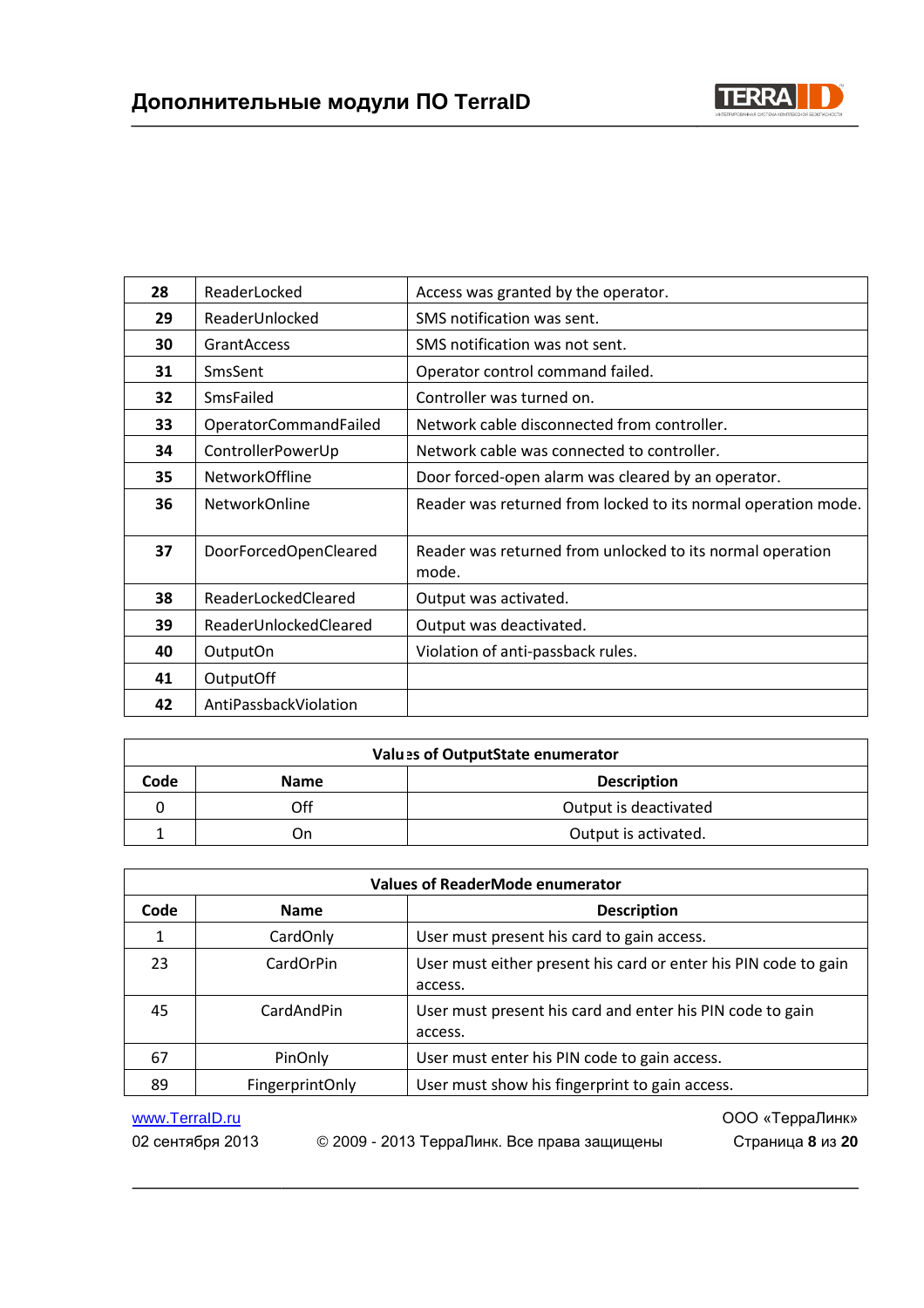

|    | CardOrFingerprint        | User must either present his card or show his fingerprint to<br>gain access.                         |
|----|--------------------------|------------------------------------------------------------------------------------------------------|
| 10 | FingerprintAndPin        | User must present his card and show his fingerprint to gain<br>access.                               |
|    | FingerprintOrPin         | User must either show his fingerprint or enter his PIN code to<br>gain access.                       |
|    | FingerprintOrCardAndPin  | User must either show his fingerprint, or present his card and<br>enter his PIN code to gain access. |
|    | FingerprintAndCardAndPin | User must show his fingerprint, card and enter his PIN code to<br>gain access.                       |

|          | Values of ReaderStatus flag enumerator |                                                                            |  |
|----------|----------------------------------------|----------------------------------------------------------------------------|--|
| Code     | <b>Name</b>                            | <b>Description</b>                                                         |  |
| $\Omega$ | Unknown                                | Reader status is unknown.                                                  |  |
| 12       | Online                                 | Reader is online.                                                          |  |
| 48       | Locked                                 | Reader is locked (does not allow to pass).                                 |  |
| 16       | Unlocked                               | Reader is unlocked (anyone can pass).                                      |  |
|          | Tampered                               | Readers case is opened (tamper alarm active).                              |  |
|          | OverridePending                        | Readers mode is set but Simple ID Service has not yet<br>completed upload. |  |

| Values of ReaderType enumerator           |            |                                                    |  |
|-------------------------------------------|------------|----------------------------------------------------|--|
| Code<br><b>Description</b><br><b>Name</b> |            |                                                    |  |
|                                           | Reader     | Card and/or PIN and/or biometric reader.           |  |
|                                           | ExitButton | Push-to-exit button, not an identification device. |  |

| Values of ResponseResult enumerator       |                          |                                       |  |
|-------------------------------------------|--------------------------|---------------------------------------|--|
| Code<br><b>Description</b><br><b>Name</b> |                          |                                       |  |
|                                           | <b>Success</b>           | Operation was completed successfully. |  |
| 12                                        | <b>OperationNotFound</b> | Unrecognized command was used.        |  |

02 сентября 2013 © 2009 - 2013 ТерраЛинк. Все права защищены Страница **9** из **20**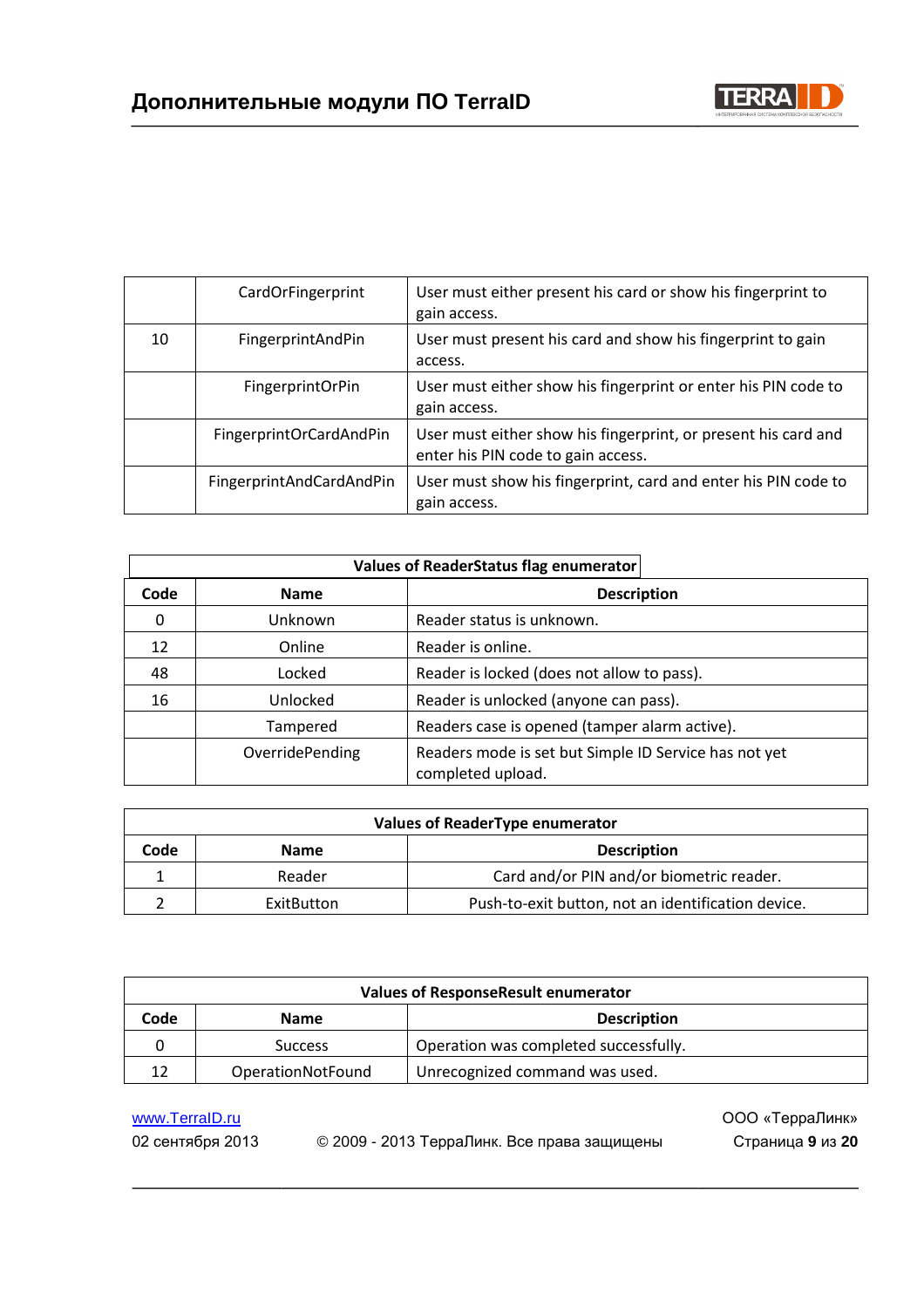

| 34 | NeedToRelogin | Application re-log in is required before the operation can be<br>executed. |
|----|---------------|----------------------------------------------------------------------------|
|    | AccessDenied  | Access was denied for this application. Operation failed to<br>complete.   |
|    | Failure       |                                                                            |

| lues of TAType enumerator                 |          |                                                                          |
|-------------------------------------------|----------|--------------------------------------------------------------------------|
| <b>Description</b><br>Code<br><b>Name</b> |          |                                                                          |
|                                           | Simple   | Use simple (access) schedules for T&A calculation.                       |
|                                           | Advanced | Use advaced (yearly) schedules for T&A calculation. License<br>required. |

| Values of TNAReaderType enumerator |                 |                                                     |  |
|------------------------------------|-----------------|-----------------------------------------------------|--|
| Code                               | <b>Name</b>     | <b>Description</b>                                  |  |
| 0                                  | None            | Reader is not used for T&A events.                  |  |
|                                    | <b>ClockIn</b>  | Reader is used as a clock-in reader of T&A events.  |  |
|                                    | <b>ClockOut</b> | Reader is used as a clock-out reader of T&A events. |  |

## <span id="page-9-0"></span>**2.3. Dynamic data structures**

| <b>Values of AccessLevel class</b>               |                |                                                                                                                                                                        |  |
|--------------------------------------------------|----------------|------------------------------------------------------------------------------------------------------------------------------------------------------------------------|--|
| <b>Description</b><br><b>Name</b><br><b>Type</b> |                |                                                                                                                                                                        |  |
| <b>BuiltIn</b>                                   | <b>Boolean</b> | Specifies if the access level was created by the SimpleID<br>(built-in). Such access leves cannot be modified by<br>operators. FALSE if it was created by an operator. |  |
| Code                                             | Integer        | If the access level is built-in, then this will be 0 for<br>"nowhere", or 1 for "everywhere" access level.                                                             |  |
| ID                                               | Integer        | Access level ID number in the SimpleID database. The<br>name of the access level.                                                                                      |  |
| Name                                             | <b>String</b>  | The list of permissions for the current access level.                                                                                                                  |  |

www.TerraID.ru **www.TerraID.ru** 2000 www.TerraID.ru 2000 www.TerraID.ru 2000 www.TerraID.ru

02 сентября 2013 © 2009 - 2013 ТерраЛинк. Все права защищены Страница **10** из **20**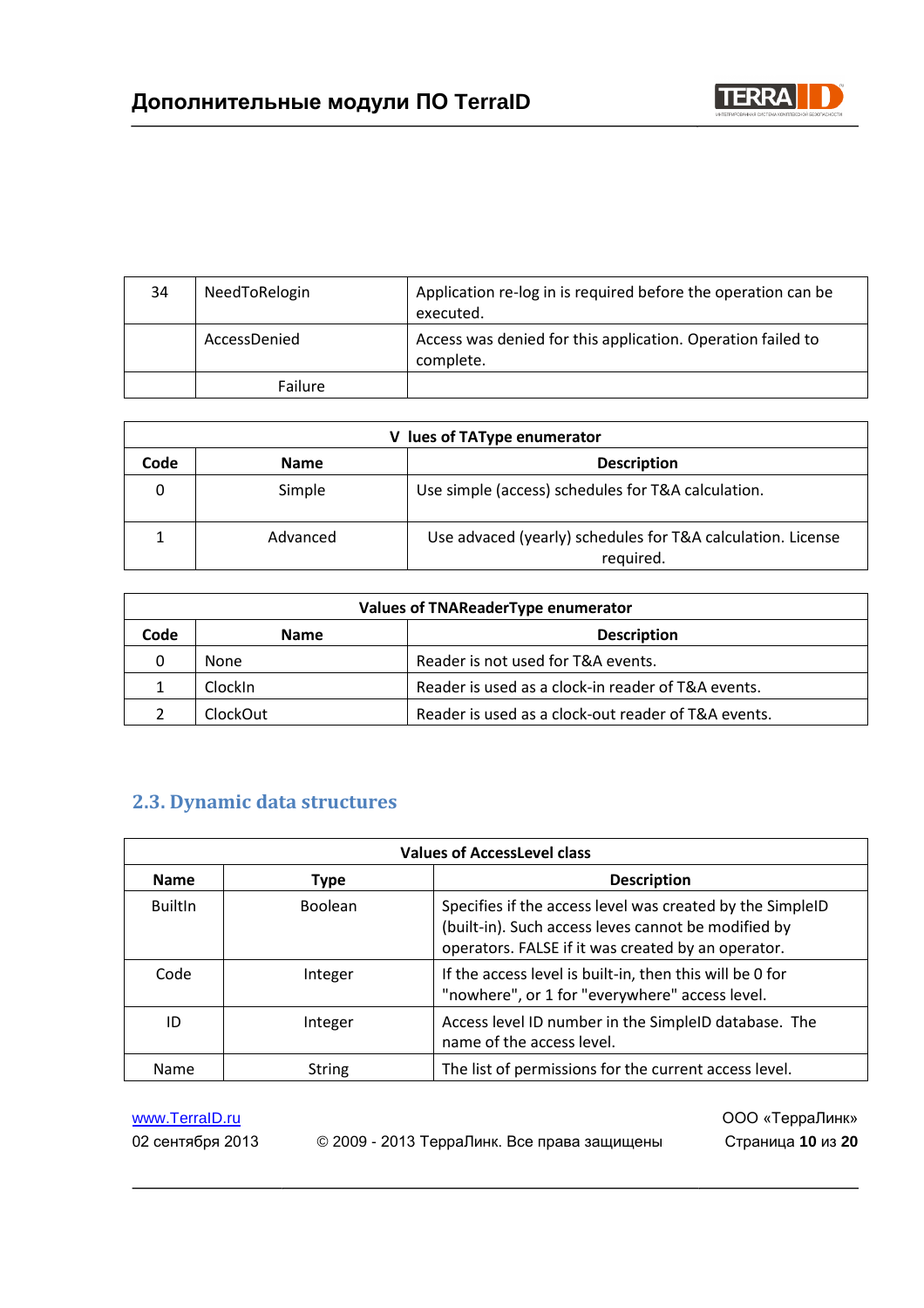

| AccessLevelPermission[] |
|-------------------------|
|-------------------------|

| <b>Values of AccessLevelPermission class</b> |               |                                                                        |  |  |
|----------------------------------------------|---------------|------------------------------------------------------------------------|--|--|
| <b>Name</b><br><b>Type</b>                   |               | <b>Description</b>                                                     |  |  |
| AccessLevelID                                | Integer       | The ID of the access level, which is the parent of this<br>permission. |  |  |
| DoorID                                       | Integer       | The ID of the door object.                                             |  |  |
| DoorName                                     | <b>String</b> | The name of the door object.                                           |  |  |
| ID                                           | Integer       | The ID of this permission.                                             |  |  |
| Reader                                       | Reader        | The Reader object.                                                     |  |  |
| ReaderID                                     | Integer       | The ID of the Reader object                                            |  |  |
| ScheduleID                                   | Integer       | ID of the schedule assigned to this permission.                        |  |  |
| ScheduleName                                 | <b>String</b> | Name of the schedule assigned to this permission.                      |  |  |

| <b>Values of Biometric class</b> |                |                                                                                |  |
|----------------------------------|----------------|--------------------------------------------------------------------------------|--|
| <b>Name</b>                      | <b>Type</b>    | <b>Description</b>                                                             |  |
| Fingerprint1IsDuress             | Boolean        | If TRUE, then using this fingerprint will trigger<br>the duress alarm.         |  |
| Fingerprint2IsDuress             | <b>Boolean</b> | If TRUE, then using this fingerprint will trigger<br>the duress alarm.         |  |
| FingerprintTemplate1             | Binary         | User's finger #1 first scanned template (used<br>by the reader).               |  |
| FingerprintTemplate2             | <b>Binary</b>  | User's finger #1 second scanned template<br>(used by the reader).              |  |
| FingerprintTemplate3             | <b>Binary</b>  | User's finger #2 first scanned template (used<br>by the reader).               |  |
| FingerprintTemplate4             | <b>Binary</b>  | User's finger #2 second scanned template<br>(used by the reader).              |  |
| ID                               | Integer        | The ID of this biometric information object.                                   |  |
| UserIdentificationID Integer     | Integer        | The ID of users identification object which<br>this biometric info belongs to. |  |

02 сентября 2013 © 2009 - 2013 ТерраЛинк. Все права защищены Страница **11** из **20**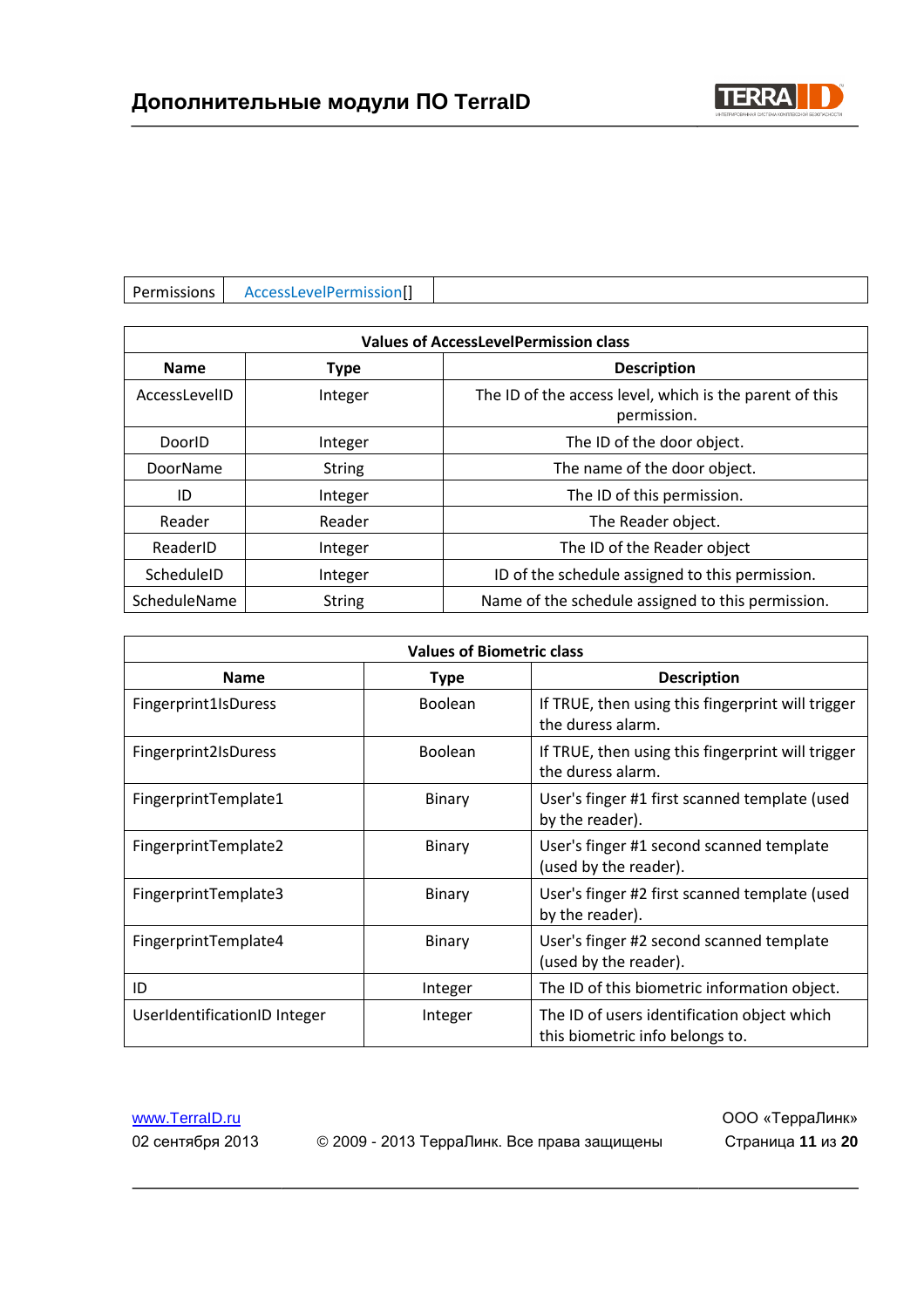

| <b>Values of Card class</b> |               |                                                                                      |  |
|-----------------------------|---------------|--------------------------------------------------------------------------------------|--|
| <b>Name</b>                 | <b>Type</b>   | <b>Description</b>                                                                   |  |
| CardFormat                  | CardFormat    | The card format object of the card.                                                  |  |
| CardFormatID                | Integer       | The ID of the card format object.                                                    |  |
| Code                        | Integer       | The number of the card in hexadecimal format,<br>including facility code and parity. |  |
| FirstName                   | <b>String</b> | The first name of the user.                                                          |  |
| ID                          | Integer       | The Card ID number in the TerralD database                                           |  |
| LastName                    | <b>String</b> | The last name of the user.                                                           |  |
| UserID                      | Integer       | The ID of the user, which this card is issued to.                                    |  |
| UserIdentificationID        | Integer       | The ID of the user identification.                                                   |  |

| <b>Values of CardFormat class</b> |                |                                                                                               |  |  |
|-----------------------------------|----------------|-----------------------------------------------------------------------------------------------|--|--|
| <b>Name</b>                       | <b>Type</b>    | <b>Description</b>                                                                            |  |  |
| AssignedCardsCount                | Integer        | Number of active and issued cards with this<br>format.                                        |  |  |
| AutoIncrementCardCode             | <b>Boolean</b> | If TRUE DefaultCardCode will be increased by 1<br>after creating new card.                    |  |  |
| <b>Bits</b>                       | Integer        | The number of bits of card format.                                                            |  |  |
| <b>DefaultCardCode</b>            | Integer        | Card number, which will be filled in automatically<br>when adding a new card to the system.   |  |  |
| DefaultFacilityCode               | Integer        | Facility code, which will be filled in automatically<br>when adding a new card to the system. |  |  |
| Enabled                           | Boolean        | If TRUE this card format can be used in the<br>system.                                        |  |  |
| ID                                | Integer        | Internal card format ID number in the SimpleID<br>database.                                   |  |  |

02 сентября 2013 © 2009 - 2013 ТерраЛинк. Все права защищены Страница **12** из **20**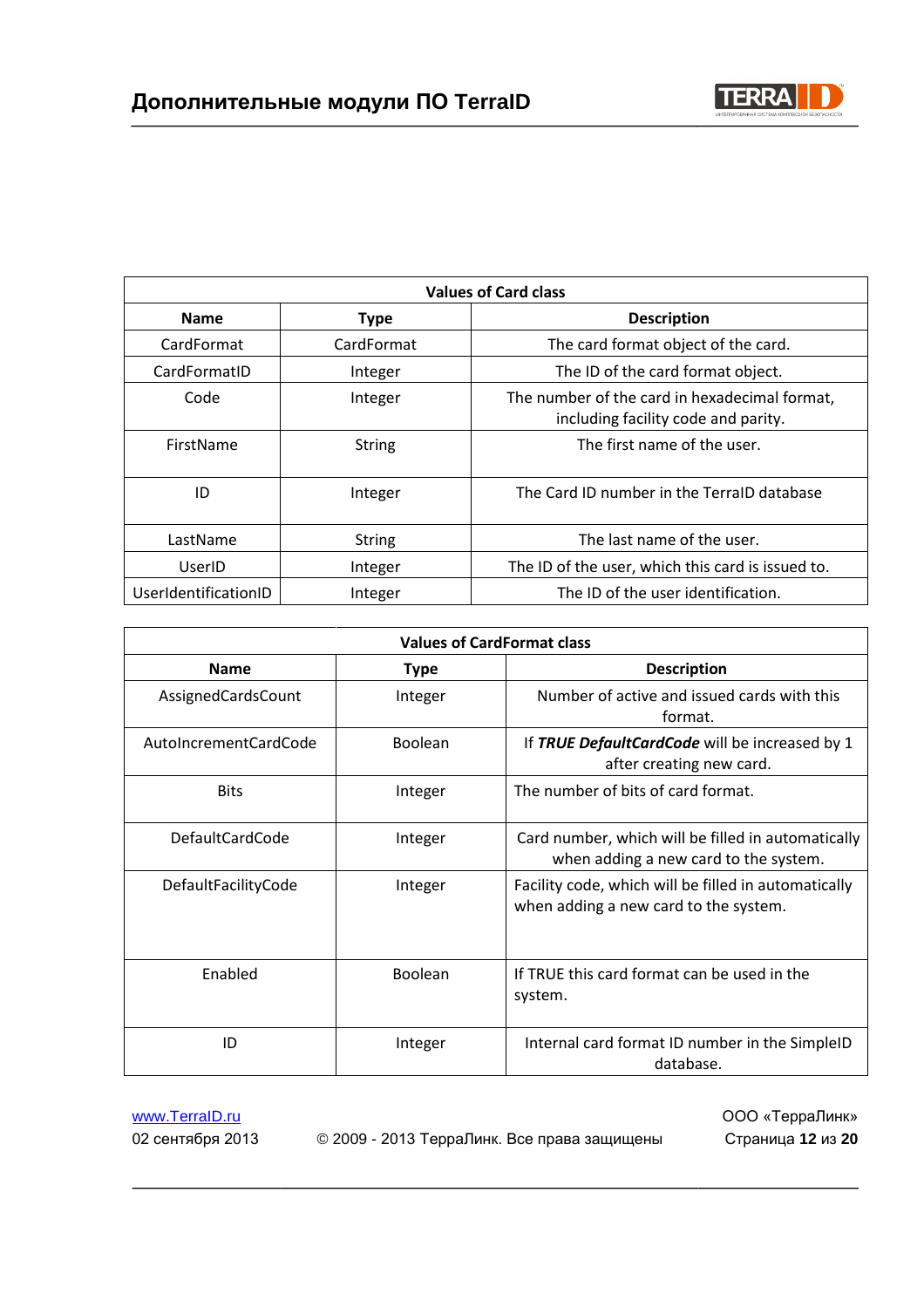

| IsConvertToDecimalEnabled | <b>Boolean</b> | If TRUE then card numbers of this format will be<br>shown in decimal in monitoring and reports. If<br>FALSE card numbers will be shown as HEX code. |
|---------------------------|----------------|-----------------------------------------------------------------------------------------------------------------------------------------------------|
| <b>IsStandard</b>         | <b>Boolean</b> | If TRUE, then card format was created by the<br>system and cannot be changed.                                                                       |
| Mask                      | <b>String</b>  | The meaning of each bit in card format.                                                                                                             |
| <b>Name</b>               | <b>String</b>  | The name of the format.                                                                                                                             |

| <b>Values of Controller class</b> |                       |                                                                                                                                                                          |  |
|-----------------------------------|-----------------------|--------------------------------------------------------------------------------------------------------------------------------------------------------------------------|--|
| <b>Name</b>                       | <b>Type</b>           | <b>Description</b>                                                                                                                                                       |  |
| AdditionalParameters              | <b>String</b>         | If controller needs additional parameters,<br>enter them in this variable.                                                                                               |  |
| BatteryStateID                    | BatteryState          | Indicates the battery state of the controller.                                                                                                                           |  |
| CommandsPendingCount              | Integer               | Number of commands in the upload queue.                                                                                                                                  |  |
| ConfigurationID                   | Integer               | The system configuration ID of the controller.<br>Indicates which system this controller<br>belongs to. Also the the version of<br>configuration uploaded by the system. |  |
| ControllerModeID                  | ControllerMode        | Indicates controller mode.                                                                                                                                               |  |
| ControllerStateID                 | ControllerState       | Indicates controller state.                                                                                                                                              |  |
| ControllerStateName               | <b>String</b>         | State name of the controller.                                                                                                                                            |  |
| ControllerTypeID                  | ControllerType        | Indicates controller type.                                                                                                                                               |  |
| ControllerTypeName                | <b>String</b>         | Type name of the controller.                                                                                                                                             |  |
| ControllerUploadStateID           | ControllerUploadState | Indicates controller operation upload state.                                                                                                                             |  |
| ControllerUploadStateName         | <b>String</b>         | Upload state name of the controller.                                                                                                                                     |  |
| DefaultGateway                    | <b>String</b>         | Gateway IP address, which the controller<br>uses to access controllers from other IP<br>subnets.                                                                         |  |

02 сентября 2013 © 2009 - 2013 ТерраЛинк. Все права защищены Страница **13** из **20**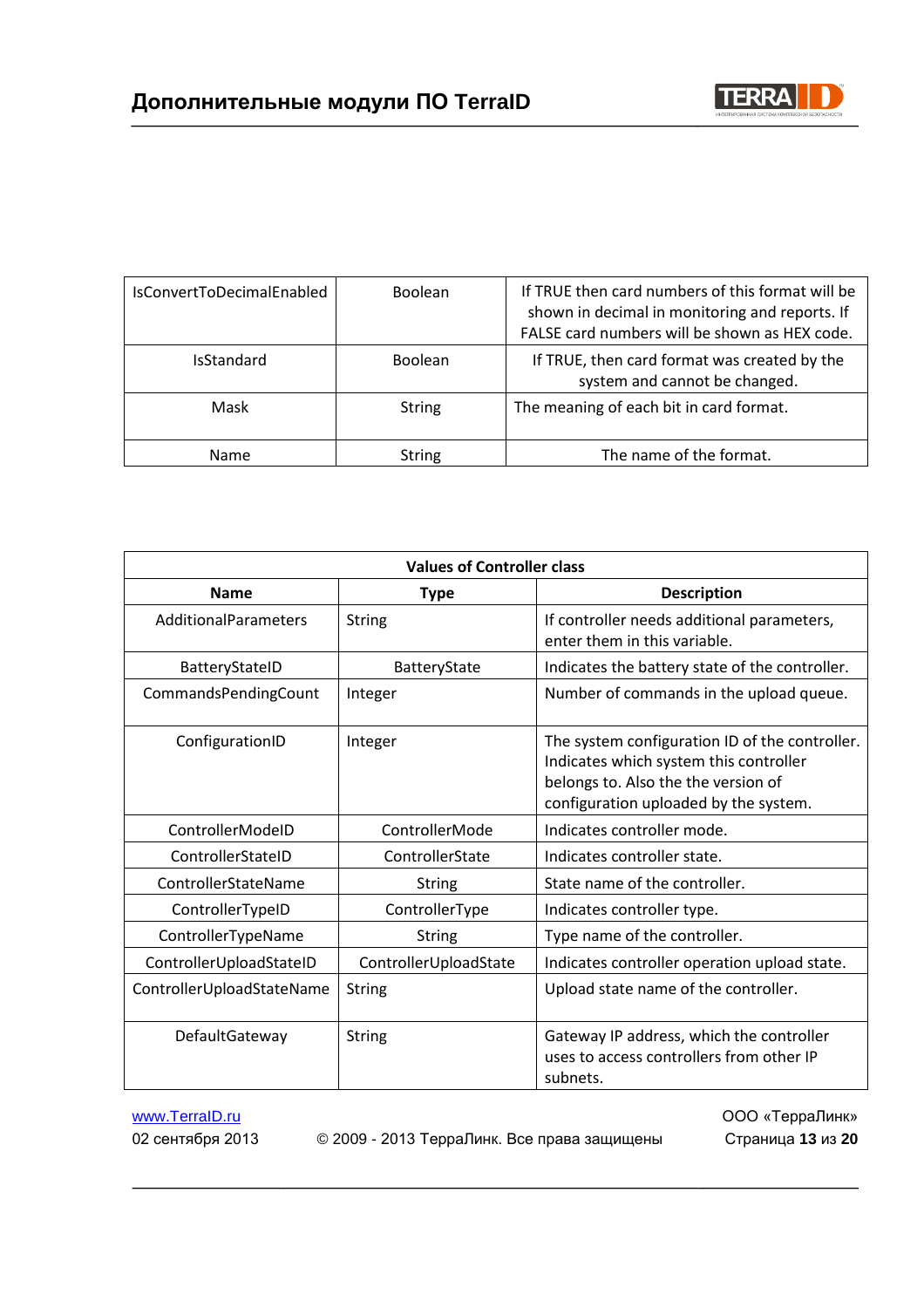

| FirmwareDate         | DateTime        | Release date of the controllers firmware.                                                                |
|----------------------|-----------------|----------------------------------------------------------------------------------------------------------|
| FirmwareVersion      | <b>String</b>   | Version of the controllers firmware.                                                                     |
| HerelAmInterval      | Integer         | Interval in seconds, when controller should<br>send connection keep-alive packets to the<br>host device. |
| Hostname             | <b>String</b>   | Network identification name of the<br>controller.                                                        |
| ID                   | Integer         | Controller ID number in the TerraID database                                                             |
| <b>IPAddress</b>     | <b>String</b>   | IP address of the controller.                                                                            |
| IsTamperAlarmEnabled | Boolean         | If TRUE, the controller reports tamper alarm<br>to the host device.                                      |
| LastConfigurationID  | Integer         | System configuration ID of previous data<br>upload.                                                      |
| LastStateCheck       | DateTime        | Date and time of the last state check of the<br>controller.                                              |
| <b>MAC</b>           | Integer         | MAC address of the controller.                                                                           |
| <b>MaxPanels</b>     | Integer         | The maximum number of supported panels.                                                                  |
| MaxReaders           | Integer         | The maximum number of supported readers.                                                                 |
| Password             | Integer         | Password used for signing into the controller.                                                           |
| Port                 | <b>String</b>   | Port number which is used for                                                                            |
|                      |                 | communication.                                                                                           |
| RouterIPAddress      | Integer         | The IP address of the router.                                                                            |
| RouterPort           | Integer         | The port number which is used on the router.                                                             |
| StateChangeDate      | <b>DateTime</b> | Date and time when the state of the<br>controller changed.                                               |
| SubnetMask           | Integer         | Subnet mask of the controllers IP address.                                                               |
| <b>TotalCount</b>    | Integer         | Total count of all operations (uploaded +<br>pending).                                                   |

02 сентября 2013 © 2009 - 2013 ТерраЛинк. Все права защищены Страница **14** из **20**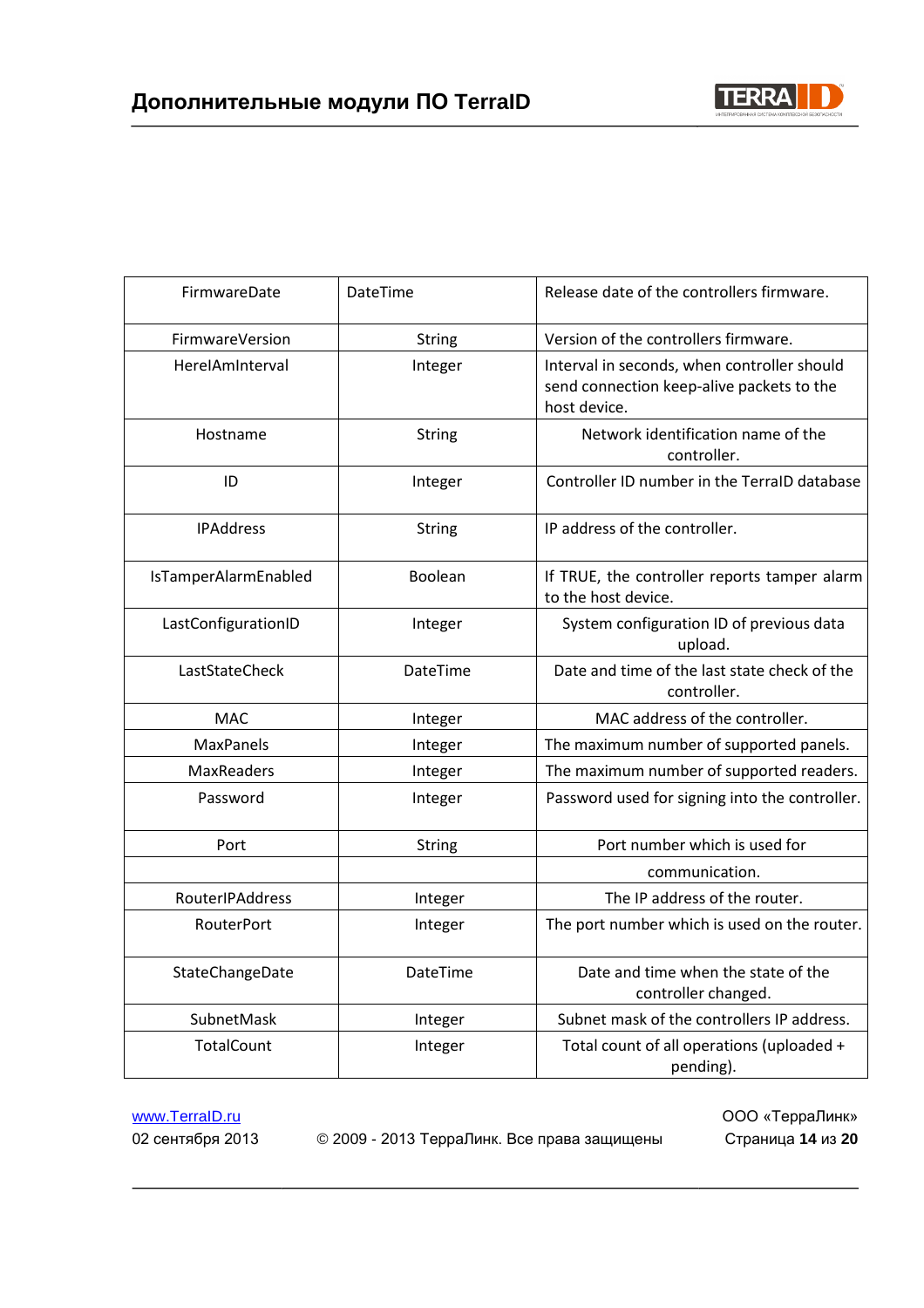



| UploadedCount      | Integer        | Number of uploaded operations.                                                                                |
|--------------------|----------------|---------------------------------------------------------------------------------------------------------------|
| <b>UseDHCP</b>     | <b>Boolean</b> | If TRUE, controller gets assigned a dynamic IP<br>address by the router.                                      |
| Username           | <b>String</b>  | Username for signing into the controller.                                                                     |
| UseRouter          | <b>Boolean</b> | Boolean If TRUE, then the controller is<br>connecting from behind a router.                                   |
| <b>UseSecureIO</b> | <b>Boolean</b> | If TRUE, then the controller has SecureIO<br>connected and is using its inputs/outputs<br>(Suprema specific). |

02 сентября 2013 © 2009 - 2013 ТерраЛинк. Все права защищены Страница **15** из **20**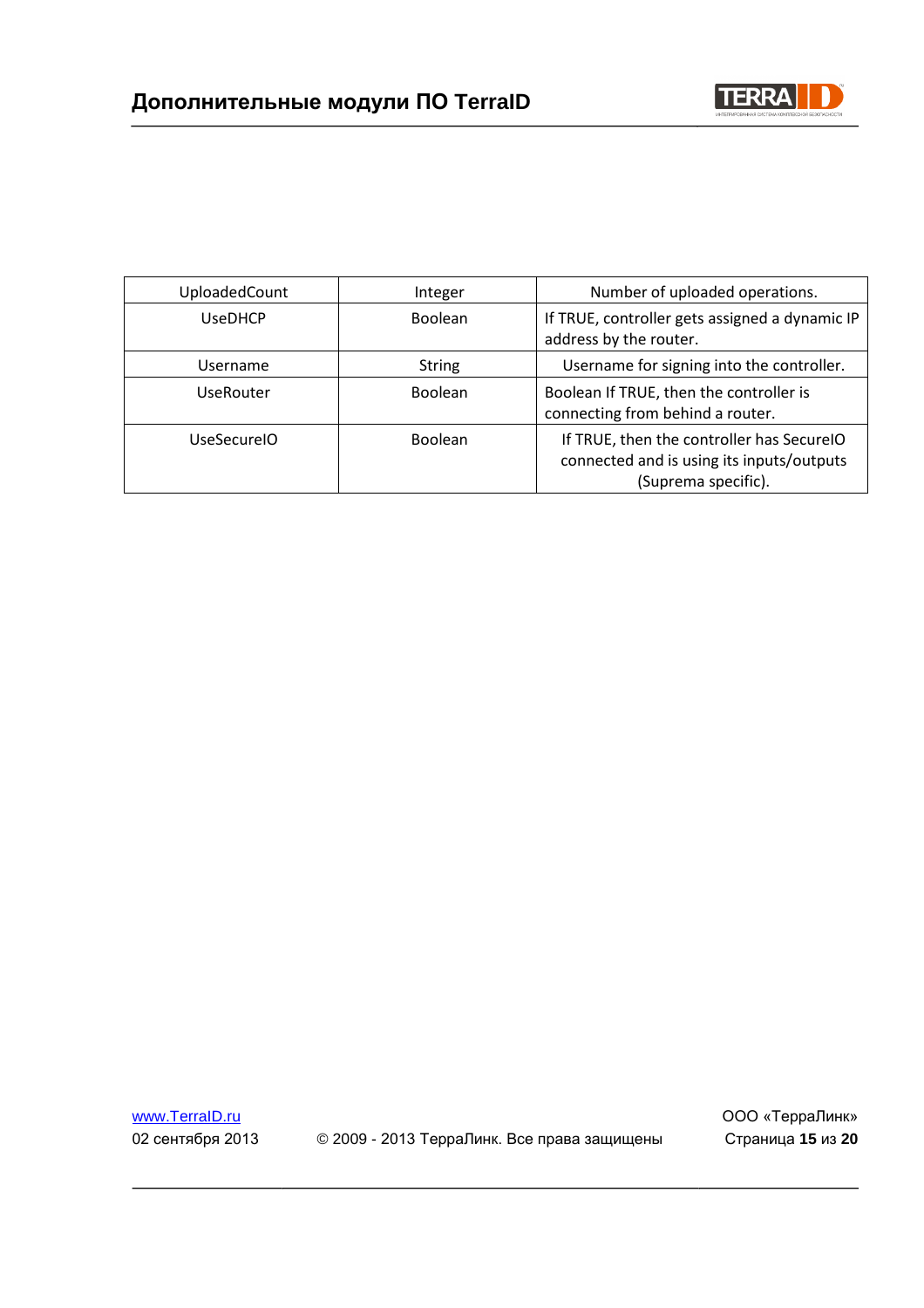

## <span id="page-15-0"></span>**4. Методы извлечения данных**

#### <span id="page-15-1"></span>**GetDoorList**

#### **GetDoorListResponse GetDoorList(GetDoorListParams @params);**

| <b>GetDoorListParams class</b> |         |                                                                           |
|--------------------------------|---------|---------------------------------------------------------------------------|
| Parameter                      | Type    | <b>Description</b>                                                        |
| Count                          | Integer | Maximum number of records to be included in the result (0 to<br>disable). |
| nameFilter                     | String  | If not empty, names of resulting list will be filtered by entered value.  |
| startIndex                     | Integer | If not zero (0) then the first startlndex entries will be skipped.        |

| <b>GetDoorListResponse class</b> |                |                                                                  |
|----------------------------------|----------------|------------------------------------------------------------------|
| <b>Parameter</b>                 | <b>Type</b>    | <b>Description</b>                                               |
| Count                            | Integer        | The overall number of entries matching the <i>nameFilter</i> .   |
| Exception                        | Exception      | Exception message if something went wrong, or NULL otherwise.    |
| List                             | Door[]         | The resulting List of doors.                                     |
| OverallResult                    | ResponseResult | The result of the method with an error or success message index. |

#### **Example:**

ApiServiceClient client = new ApiServiceClient("WSHttpBinding\_IApiService"); // Use the 'client' variable to call operations on the service. GetDoorListParams prms = new GetDoorListParams(); // Assign the parameter values to the 'prms' variable // ...

GetDoorListResponse result = client.GetDoorList(prms); // Perform operations with the result of your query //

... // Always close the client. client.Close();

02 сентября 2013 © 2009 - 2013 ТерраЛинк. Все права защищены Страница **16** из **20**

www.TerraID.ru **WWW.TerraID.ru** 2000 «ТерраЛинк»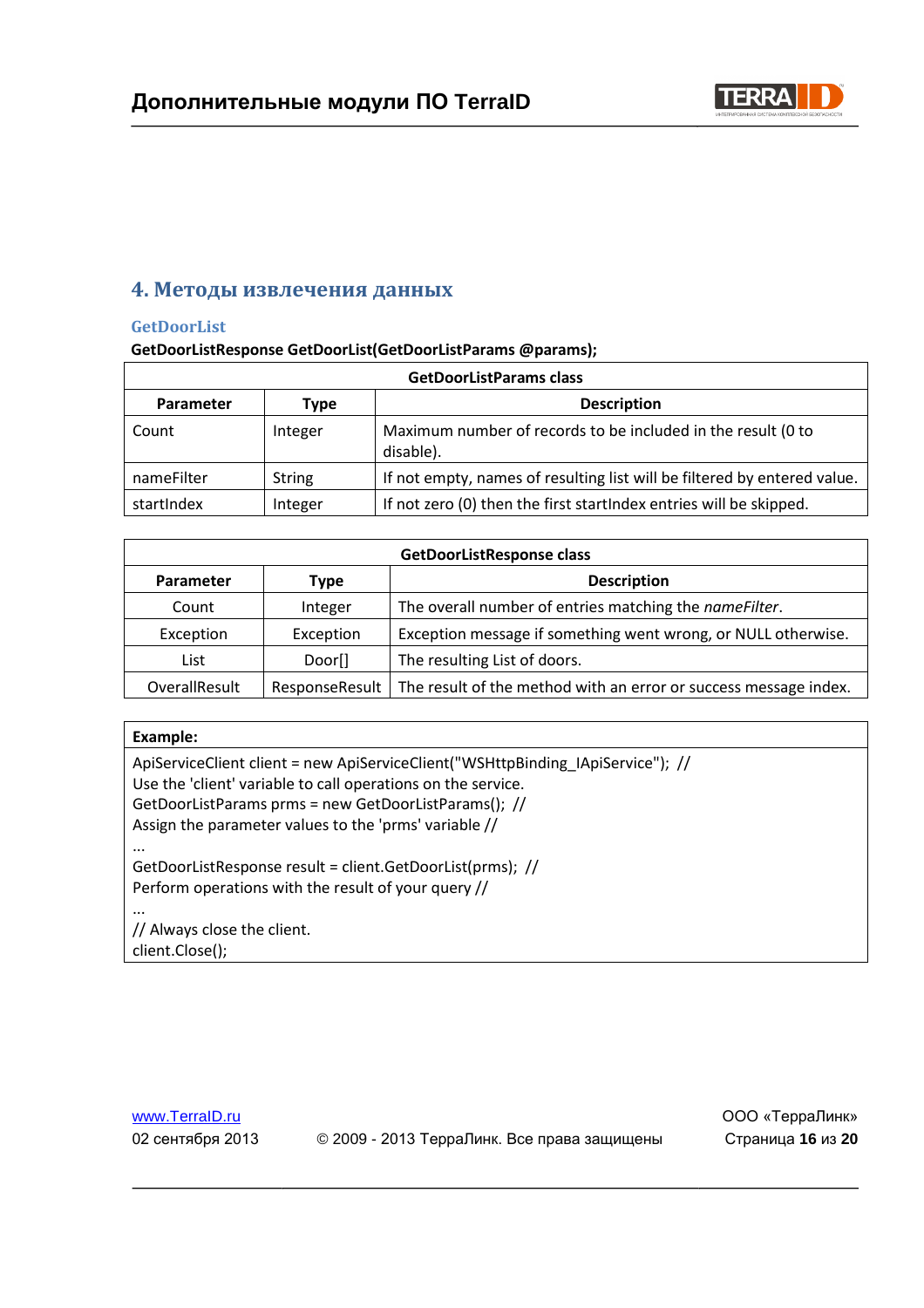

## <span id="page-16-0"></span>**5. Методы добавления данных**

#### <span id="page-16-1"></span>**AddUserAccessLevel**

#### **AddUserAccessLevelResponse AddUserAccessLevel(AddUserAccessLevelParams @params);**

| AddUserAccessLevelParams class |         |                                                               |  |
|--------------------------------|---------|---------------------------------------------------------------|--|
| Parameter                      | Type    | Description                                                   |  |
| AccessLevelID                  | Integer | ID of the access level to be<br>assigned.                     |  |
| UserID                         | Integer | ID of the user to which the access<br>level will be assigned. |  |

| AddUserAccessLevelResponse class |                |                                                                     |
|----------------------------------|----------------|---------------------------------------------------------------------|
| Parameter                        | Type           | Description                                                         |
| Exception                        | Exception      | Exception message if something<br>went wrong, or NULL otherwise.    |
| OverallResul t                   | ResponseResult | The result of the method with an<br>error or success message index. |

#### **Example:**

...

ApiServiceClient client = new ApiServiceClient("WSHttpBinding\_IApiService"); // Use the 'client' variable to call operations on the service. AddUserAccessLevelParams prms = new AddUserAccessLevelParams(); // Assign the parameter values to the 'prms' variable //

AddUserAccessLevelResponse result = client.AddUserAccessLevel(prms); // Perform operations with the result of your query //

... // Always close the client..

client.Close();

## <span id="page-16-2"></span>**6. Методы изменения данных**

#### <span id="page-16-3"></span>**SaveEvent**

**SaveEventResponse SaveEvent(SaveEventParams @params);** 

#### www.TerraID.ru ООО «ТерраЛинк»

| 02 сентября 2013 | © 2009 - 2013 ТерраЛинк. Все права защищены | Страница 17 из 20 |
|------------------|---------------------------------------------|-------------------|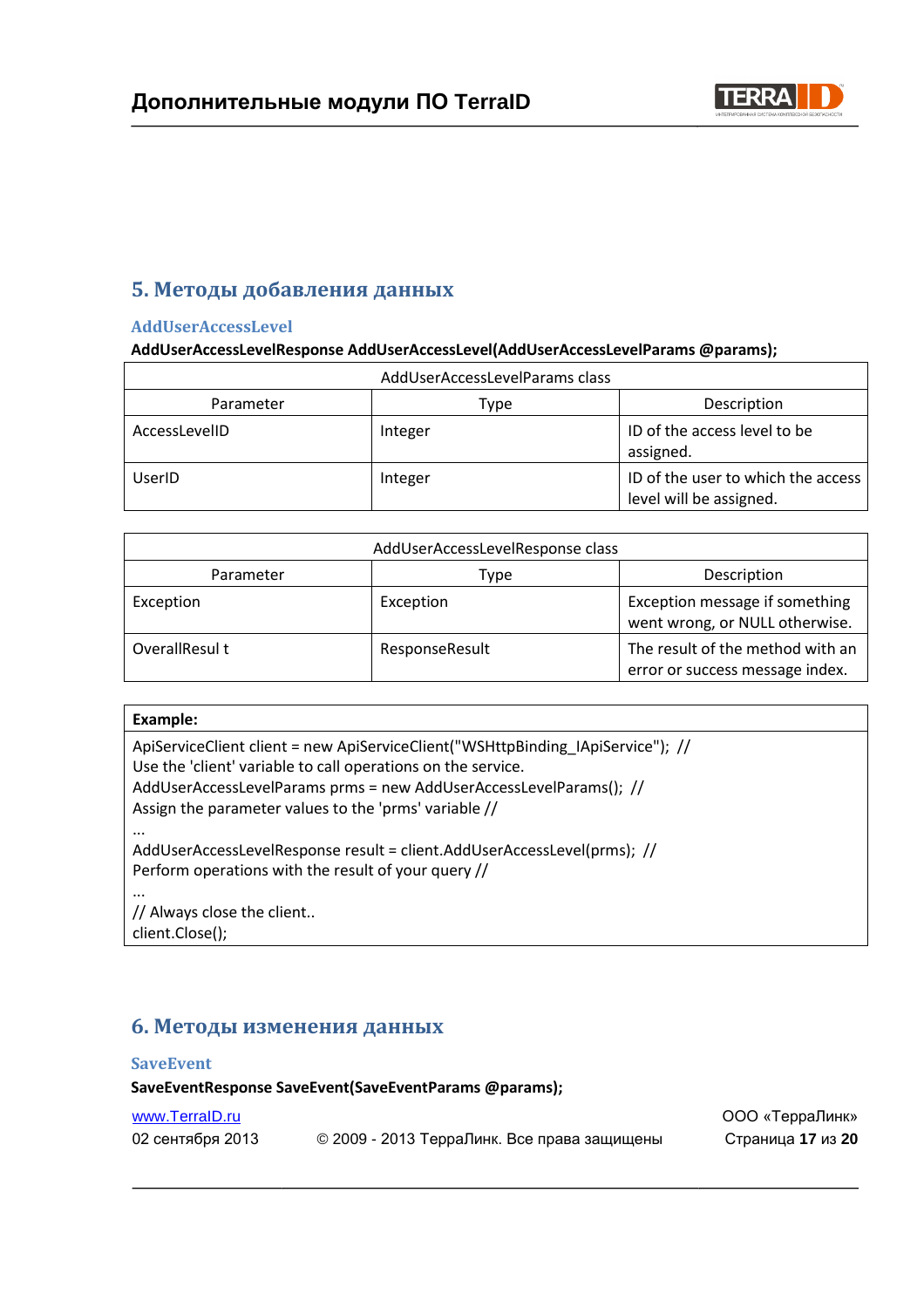

| <b>SaveEventParams class</b> |       |                                                     |
|------------------------------|-------|-----------------------------------------------------|
| Parameter                    | Type  | <b>Description</b>                                  |
| <b>Details</b>               | Event | Event information to be added<br>into the database. |

| SaveEventResponse class |                |                                                                     |  |
|-------------------------|----------------|---------------------------------------------------------------------|--|
| <b>Parameter</b>        | Type           | <b>Description</b>                                                  |  |
| Exception               | Exception      | Exception message if something<br>went wrong, or NULL otherwise.    |  |
| OverallResult           | ResponseResult | The result of the method with an<br>error or success message index. |  |

## **Example:**  ApiServiceClient client = new ApiServiceClient("WSHttpBinding\_IApiService"); // Use the 'client' variable to call operations on the service. SaveEventParams prms = new SaveEventParams(); // Assign the parameter values to the 'prms' variable // ... SaveEventResponse result = client.SaveEvent(prms); // Perform operations with the result of your query // ... // Always close the client.. client.Close();

#### <span id="page-17-0"></span>**SaveUser**

#### **SaveUserResponse SaveUser(SaveUserParams @params);**

| SaveUserParams class |                            |                                                  |
|----------------------|----------------------------|--------------------------------------------------|
| Parameter            | <b>Description</b><br>Type |                                                  |
| <b>Details</b>       | User                       | User information to be added to<br>the database. |

| <b>Sav : User Response class</b>   |                                             |                                      |
|------------------------------------|---------------------------------------------|--------------------------------------|
| www.TerralD.ru<br>02 сентября 2013 | © 2009 - 2013 ТерраЛинк. Все права защищены | ООО «ТерраЛинк»<br>Страница 18 из 20 |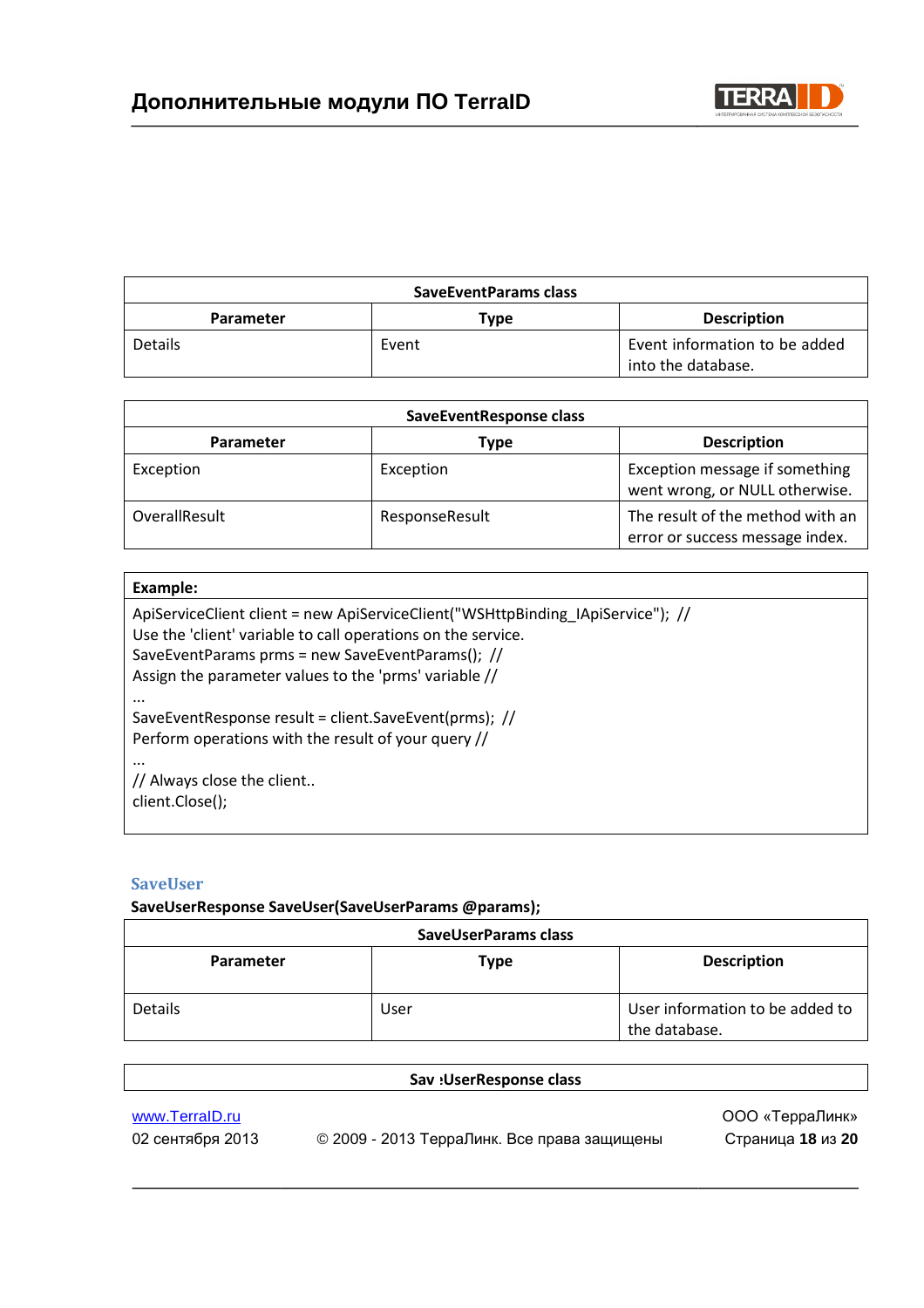

| Parameter            | Type           | <b>Description</b>                                                   |
|----------------------|----------------|----------------------------------------------------------------------|
| Exception            | Exception      | Exception message if something went wrong, or NULL                   |
|                      |                | otherwise.                                                           |
| <b>OverallResult</b> | ResponseResult | The result of the method with an error or success message<br>lindex. |

| Example:                                                                                                                                                                                                                                                   |
|------------------------------------------------------------------------------------------------------------------------------------------------------------------------------------------------------------------------------------------------------------|
| ApiServiceClient client = new ApiServiceClient("WSHttpBinding IApiService"); //<br>Use the 'client' variable to call operations on the service.<br>SaveUserParams prms = new SaveUserParams(); //<br>Assign the parameter values to the 'prms' variable // |
| $\cdots$<br>SaveUserResponse result = client.SaveUser(prms); //<br>Perform operations with the result of your query //                                                                                                                                     |
| $\cdots$<br>// Always close the client<br>client.Close();                                                                                                                                                                                                  |

02 сентября 2013 © 2009 - 2013 ТерраЛинк. Все права защищены Страница **19** из **20**